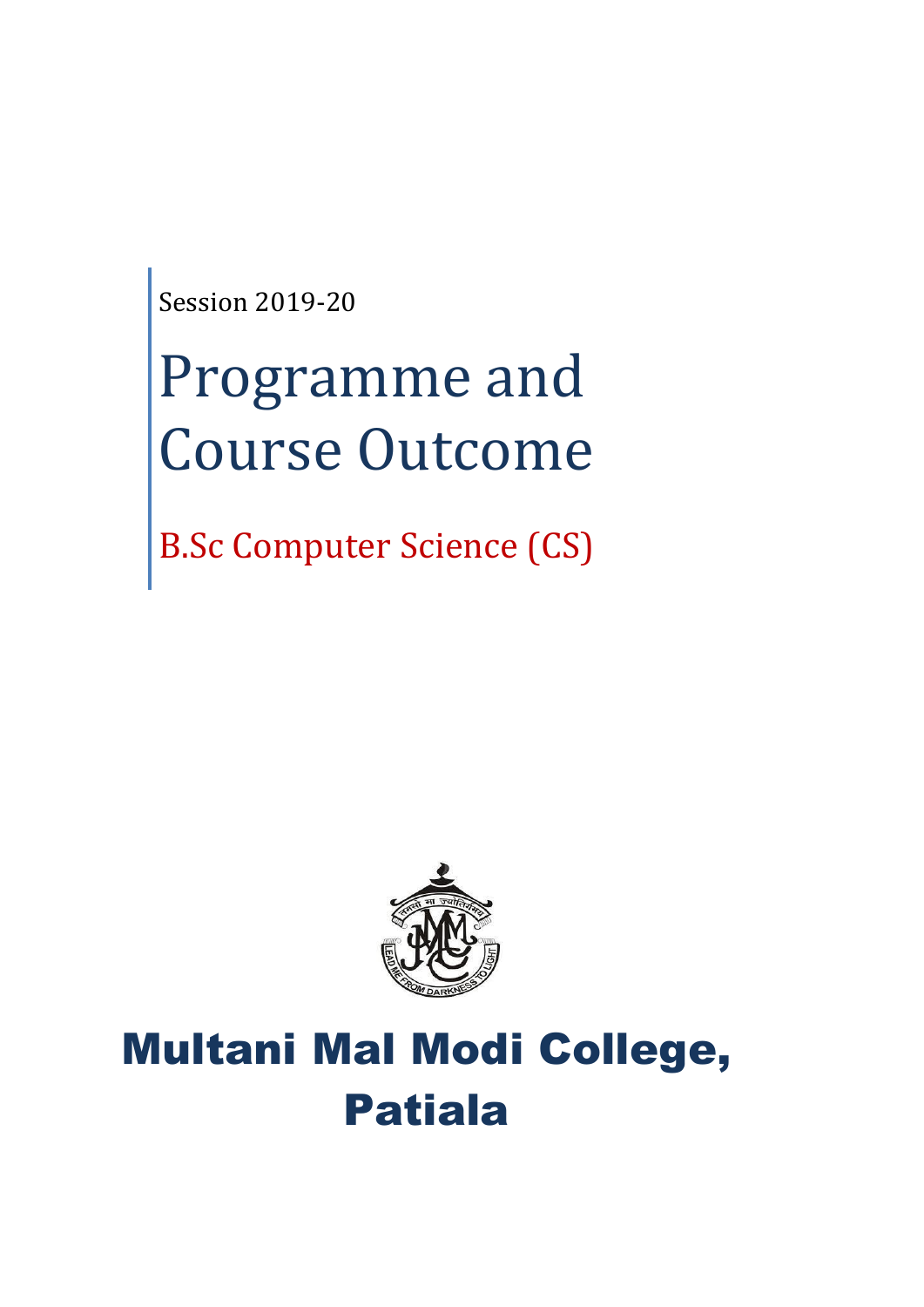## **Program Outcomes (POs)**

The student graduating with the B.Sc (CS) degree would be able to acquire and demonstrate the following:

- **1. Core competency:** Students will attain core competency in the subjects of Maths, Physics and Computer Science.
	- Demonstrate comprehensible understanding of the fundamental concepts of computer science,physics and mathematics including their different subfields.
	- Acquire technical knowledge that creates different types of professionals in the fields of computer, physics and mathematics and related fields such as industry, teaching, research and development, environmental monitoring, material sciences and government/public service, in banking, insurance and investment sectors etc.
	- Utilize suitable approaches to perform understand the characterization of physics and mathematical based analyses; and apply relevant knowledge and skills to find solutions to problems that arise from these fields of computer physics and mathematics.
	- Students will be able to apply the basic principles of working of equipment and instruments and undertake hands on lab work and practical activities which enhances their problem solving abilities required for successful career in various fields or for higher degrees.
- **2. Analytical ability:** Students will develop skills to pay attention to all elements and will be able to construct logical arguments related to their subjects. They will be able to design a hypothesis, collect data and analyze it critically to decipher if the data supports the hypothesis.
- **3.** *Disciplinary knowledge and skill*: Students will be able to demonstrate inclusive knowledge and understanding of all three subjects of computer, physics, and mathematics and utilize their lab and technical skills in interdisciplinary applications of these subjects.
- **4.** C*ommunication skill*: On completion of this course, students would be trained to carefully listen, read and analyze the experimental data/research papers and express it through technical writing as well as orally in a concise manner.
- **5.** *Critical thinker and problem solver*: The course is designed in such a manner that it enables the students to develop critical thinking ability required to solve inter-disciplinary problems/numerical using basic knowledge and concepts.
- **6.** *Sense of inquiry*: The students are able to develop inquisitive characteristics such as investigative skills and independent investigation of subject-related issues and problems through questioning, planning and reporting their investigation.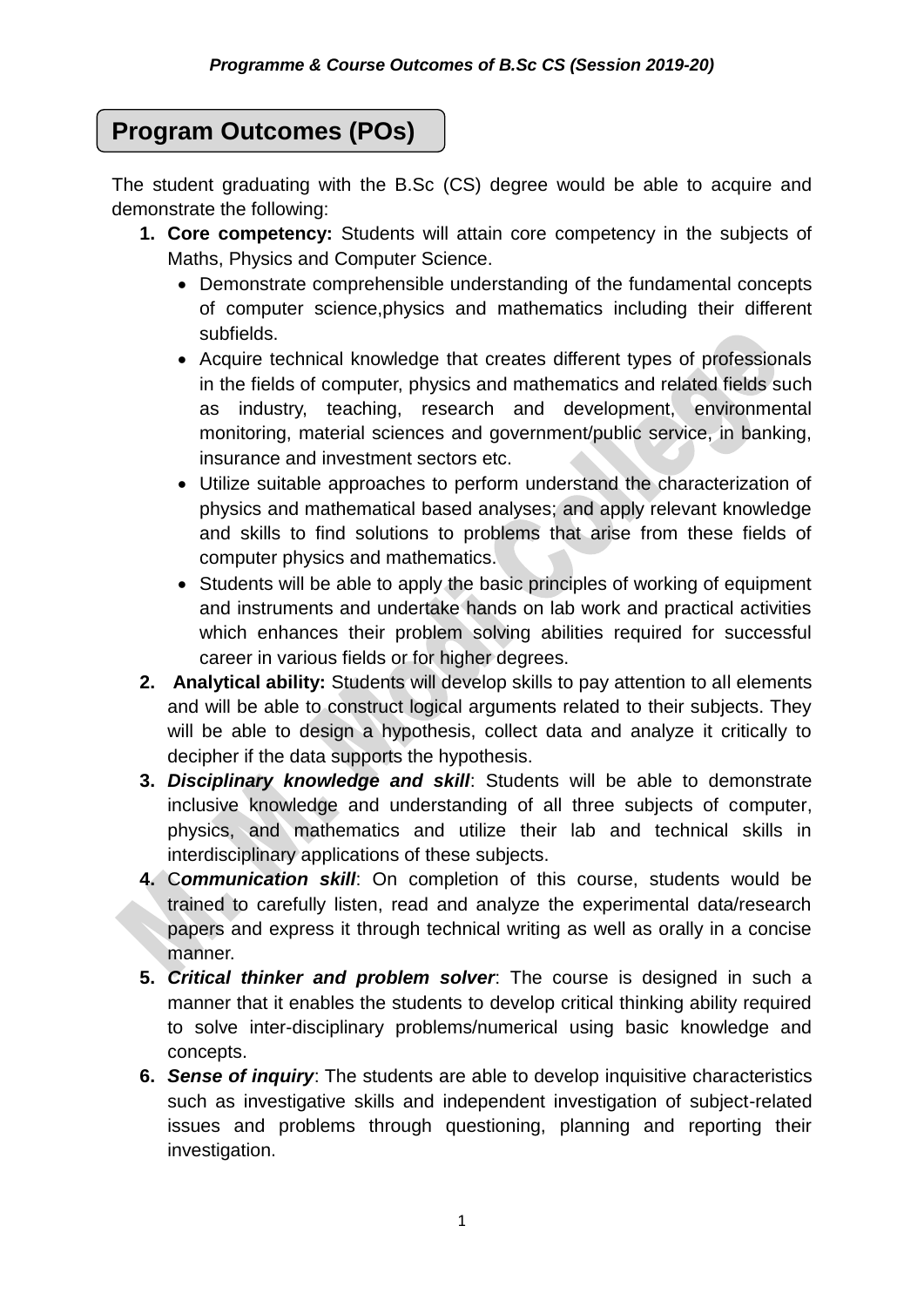- **7.** *Team player*: The course is designed in such a way so as to train the students to work as a team player in a laboratory or industry and also to work independently for writing projects and carrying out research.
- **8.** *Skilled project manager*: A BSc CS graduate student will be capable of being a project manager by gaining knowledge about mathematics, computer and physics. Student will be efficient in planning, writing and studying the ethical standards and rules concerning to scientific project management.
- **9.** *Digitally literate*: The course enables the student to acquire digital skills and carry out data analysis using various apps and software, use library search engines and simulation software to carry out computational work.
- **10.***Ethical awareness and reasoning strengthening*: A student after graduation in this course would be able to depict ethical awareness and reasoning. The student will be more objective and unbiased in all aspects of work and avoid unethical behavior such as fabricating or falsifying or misrepresenting any experimental data or commit any plagiarism; the student would be sensitized to appreciate intellectual property rights and other environmental and sustainability concerns.
- **11.***Lifelong learner*: The syllabus is planned to instill a practice of continuous learning among the students through various tools and technique such as ICT, books and journals for individual academic growth and future jobs.

**Course Outcomes (COs)**

**Course Outcomes: Mathematics**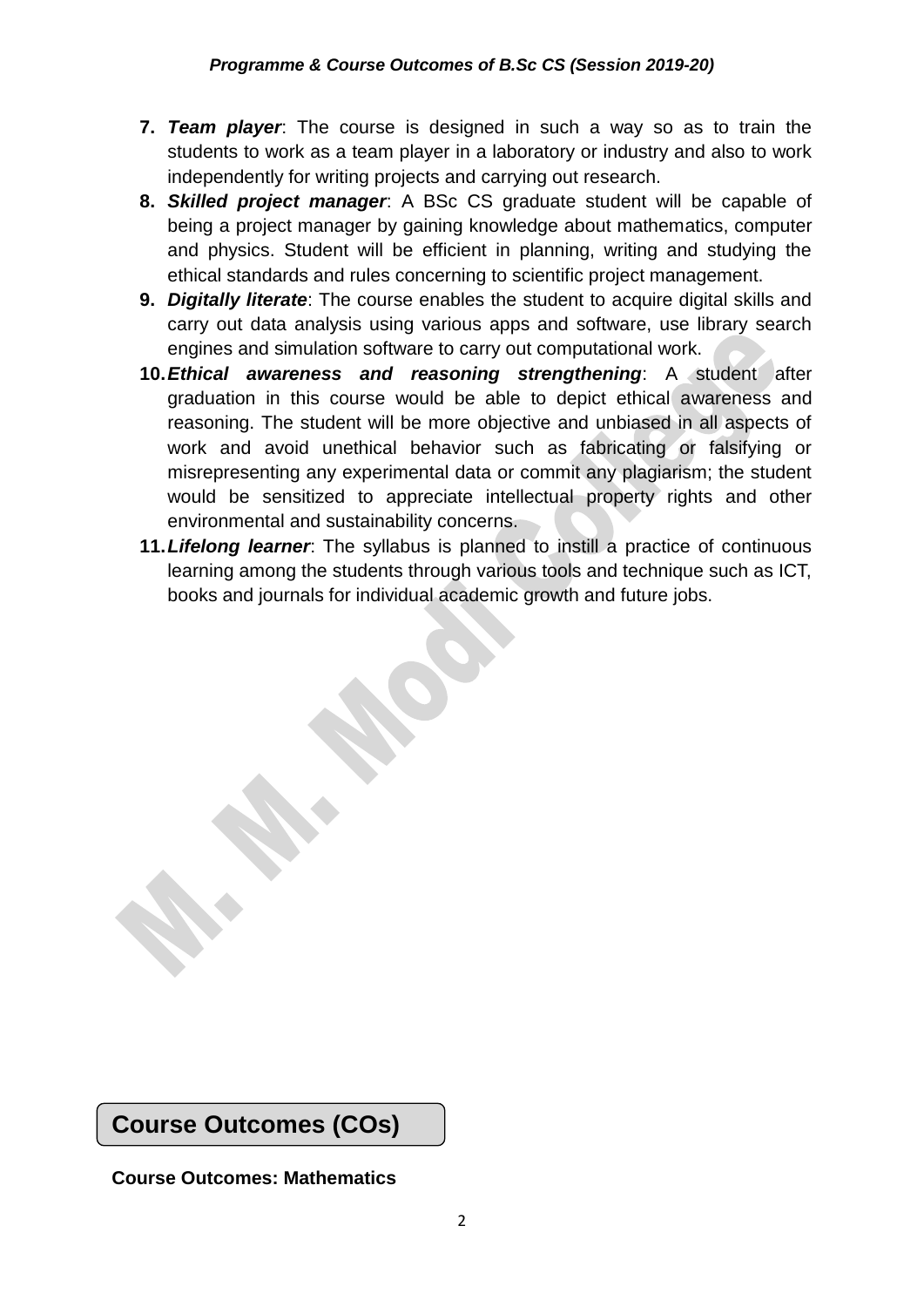#### **Semester-I**

| Paper-I   | Calculus-I                    |
|-----------|-------------------------------|
| Paper-II  | <b>Differential Equations</b> |
| Paper-III | <b>Co-ordinate Geometry</b>   |

#### **Semester-II**

| Paper-IV | Algebra-I                            |
|----------|--------------------------------------|
| Paper-V  | <b>Partial Differential Equation</b> |
| Paper-VI | <b>Analytic Geometry</b>             |

**Course Outcomes**: After Completion of the course the student will be able to:

#### **Semester-I**

#### **Paper-I : Calculus-I**

**CO 1:** Understand the concept of derivatives and use it to find curvature.

**CO 2**: Understand and apply the concept of limit, continuity of a function at a point to find Concavity and convexity, Asymptotes and Tracing of curves.

**CO 3:** Exhibit and recall previous learning in integrals and use to study Improper integrals.

**CO 4:** Apply and deduce Area and volume of two dimensional surfaces.

**CO 5:** Investigate convergence and divergence of Improper integrals, Dirichlet integrals and some special functions.

#### **Paper-II: Differential Equations**

**CO-1:** Recognize various definitions of linear homogeneous and nonhomogeneous differential equations.

**CO-2:** Understand various methods to solve second order linear differential equation with constant and variable coefficients.

**CO-3:** Obtain power series solutions of several important classes of ordinary differential equations including Bessel's, Legendre differential equations. Also able to derive the generating functions and recurrence relations, orthogonality properties and interpret their qualitative behaviour.

**CO-4:** Discover the use of Bessel, Legendre's, Hermite's equations in real-life problems.

#### **Paper-III: Coordinate Geometry**

**CO-1:** Understand and recall the importance of general equation of second degree in co-ordinate geometry.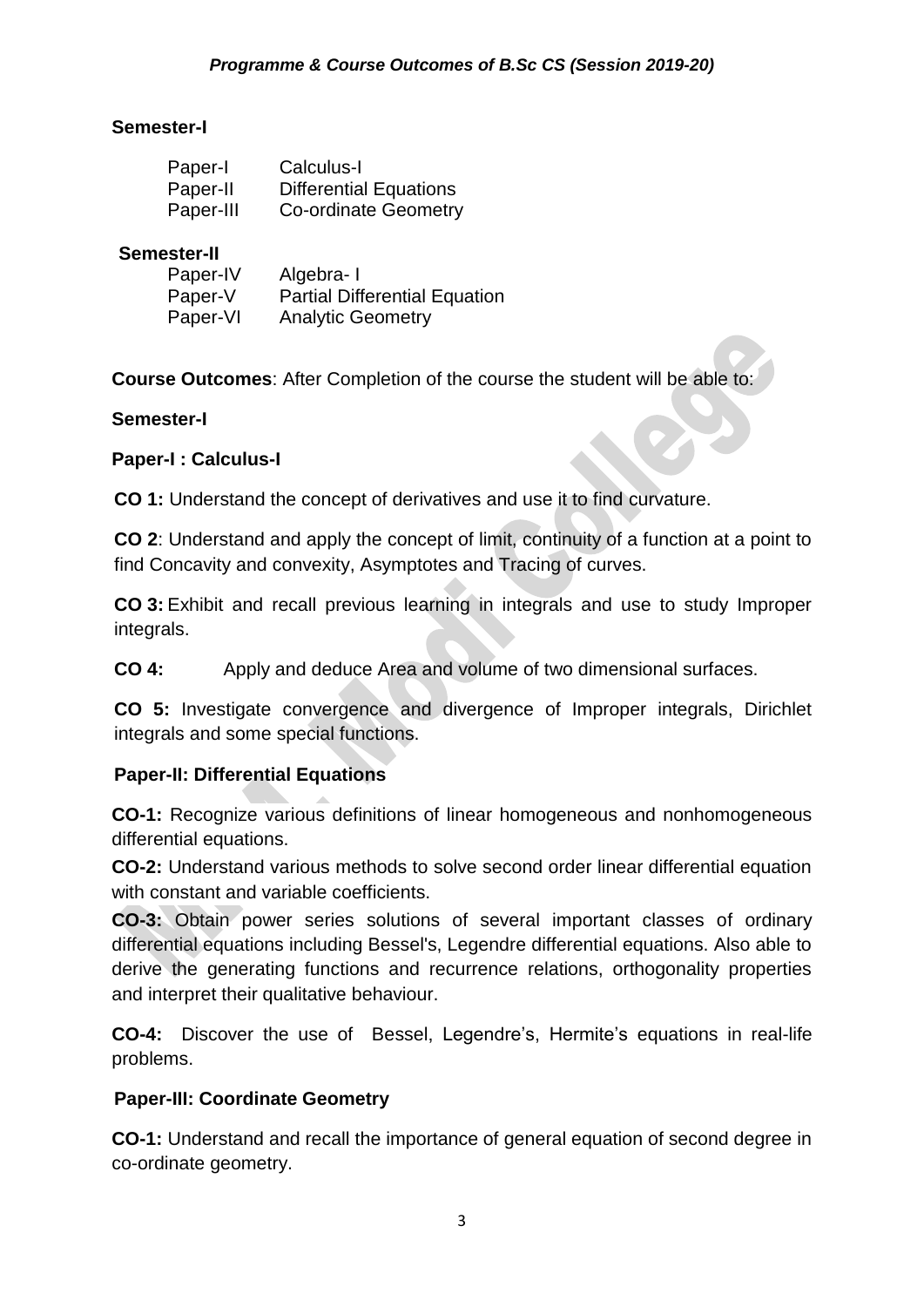**CO-2:** Obtain tangent, normal, chord of contact, and other geometrical properties.

**CO-3:** Apply above geometrical properties in real-life problems

**CO-4:** Investigate the nature of second degree equation of a curve.

**CO 5:** Demonstrate their knowledge of geometry and its applications in the real world.

#### **Semester-II**

#### **Paper-IV: Algebra- I**

**CO 1:** Recognize consistent and inconsistent systems of linear equations by the row echelon

form of the augmented matrix, using rank.

- **CO 2:** Find eigenvalues and corresponding eigenvectors for a square matrix
- **CO 3:** Understand the importance of roots of polynomials and learn various methods of obtaining roots.
- **CO 4:** Employ De Moivre's theorem in several applications to solve numerical problems.
- **CO 5**: Execute their good understanding of the deeper concepts of linear algebra and abstract algebra.

#### **Paper-V: Partial Differential Equation**

- **CO 1:** Solve the first-order linear PDE's with the aid of Lagrange's method and nonlinear PDEs of first order with Charpits' method.
- **CO 2:** Derive solutions of linear PDEs of second and higher order with constant coefficients.
- **CO 3:** Use the method of separation of variables and other techniques to solve some basic hyperbolic, parabolic and elliptic partial differential equations.
- **CO 4:** Execute their learning in solving heat, wave, Laplace equations.
- **CO 5**: Solve PDE governing real life phenomenon arising in various fields of science and engineering.

#### **Paper-VI: Analytic Geometry**

- **CO 1:** Understand and apply appropriate techniques, tools, and formulae to determine various geometrical parameters.
- **CO 2:** Find Equation of a tangent plane, Condition of tangency, Angle of the intersection of two spheres, Length of a tangent, Radical plane, Coaxial system of spheres and other geometrical properties
- **CO 3:** Analyze characteristics and properties of two- and three-dimensional geometric shapes and their geometric relationships.
- **CO 4:** Relate and integrate geometry into real life contexts as well as into other disciplines.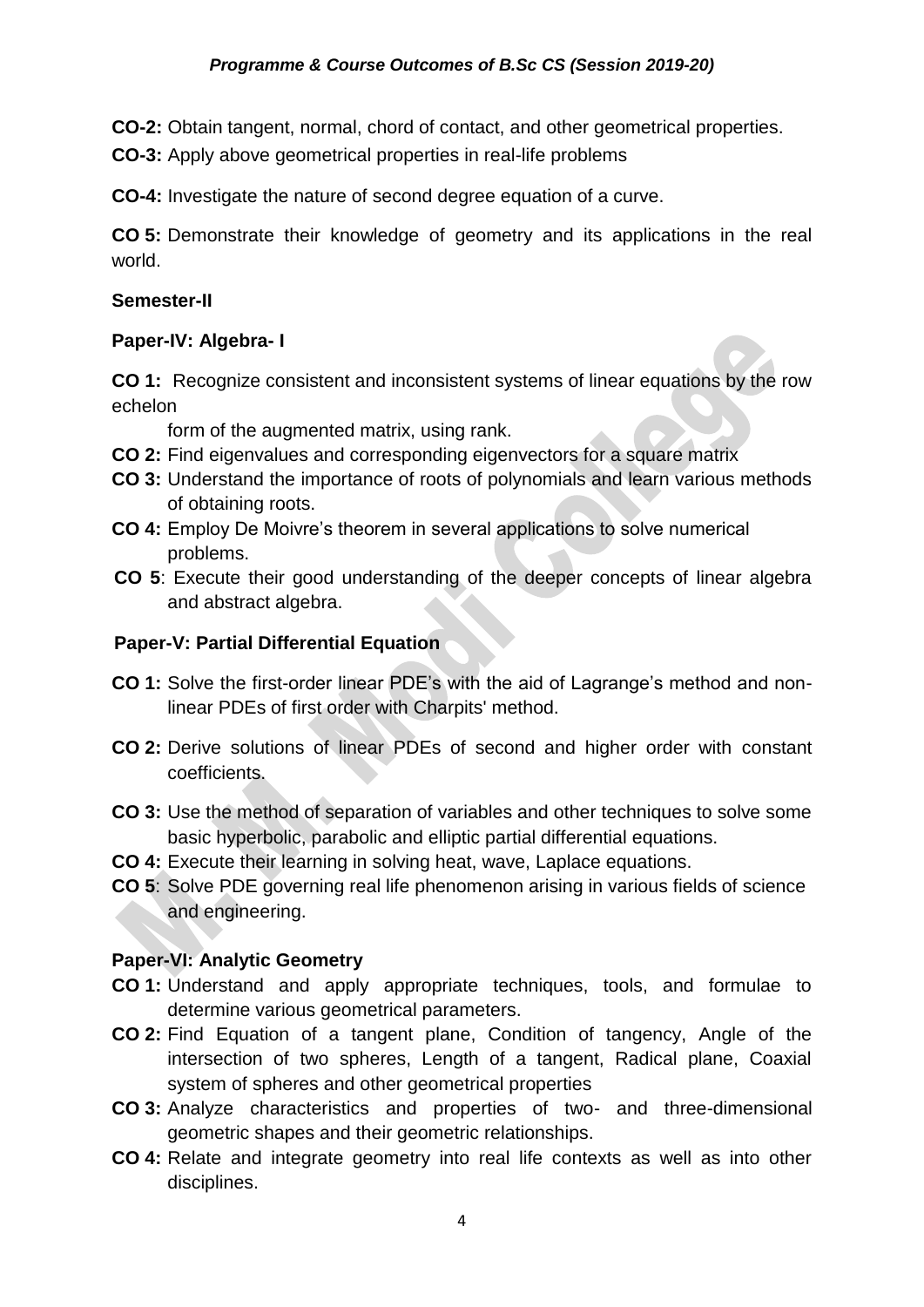#### **Semester-III**

| Paper-I   | <b>Advanced Calculus</b> |
|-----------|--------------------------|
| Paper-II  | Analysis-I               |
| Paper-III | <b>Statics</b>           |

#### **Semester-IV**

| Paper-IV | <b>Numerical Methods</b> |
|----------|--------------------------|
| Paper-V  | Analysis-II              |
| Paper-VI | <b>Dynamics</b>          |

**Course Outcomes**: After completion of the course the student will be able to:

#### **Semester-III**

#### **Paper-I: Advanced Calculus**

**CO 1:** Understand the concept of Limit, Continuity of Functions of several variables. Differentiability of real-valued functions of two variables.

**CO 2:** Understand the use of partial derivatives in Taylor's theorem, error estimation, and to Find Maximum and Minimum values of real-life situations.

**CO 3:** Exhibit and recall previous learning in Calculus of one variable

**CO 4:** Apply the concept of multiple Integrals to evaluate Areas, Volume, Centre of Gravity and Moments of Inertia and other physical quantities.

**CO 5:** Develop and execute their understanding to solve differential equations.

#### **Paper-II: Analysis-I**

**CO 1:** Understand the concept of Function of Bounded Variations and Riemann Integration

**CO 2:** Analyze and relate sequences and series of real values functions in terms of convergence in and divergence in  $\mathsf{R}^2$ .

**CO 3:** Implement logical thinking to prove the basic results of real analysis.

**CO 4:** Relate the concept of infinite series and Improper Integrals.

**CO 5:** Develop and execute these concepts to probability theory, Fourier series, and other branches of mathematics.

#### **Paper-III: Statics**

**CO 1:** Understand the necessary conditions for equilibrium of particles acted upon by the number of forces.

**CO 2:** Understand the reduction of force system to a resultant force and a resultant couple.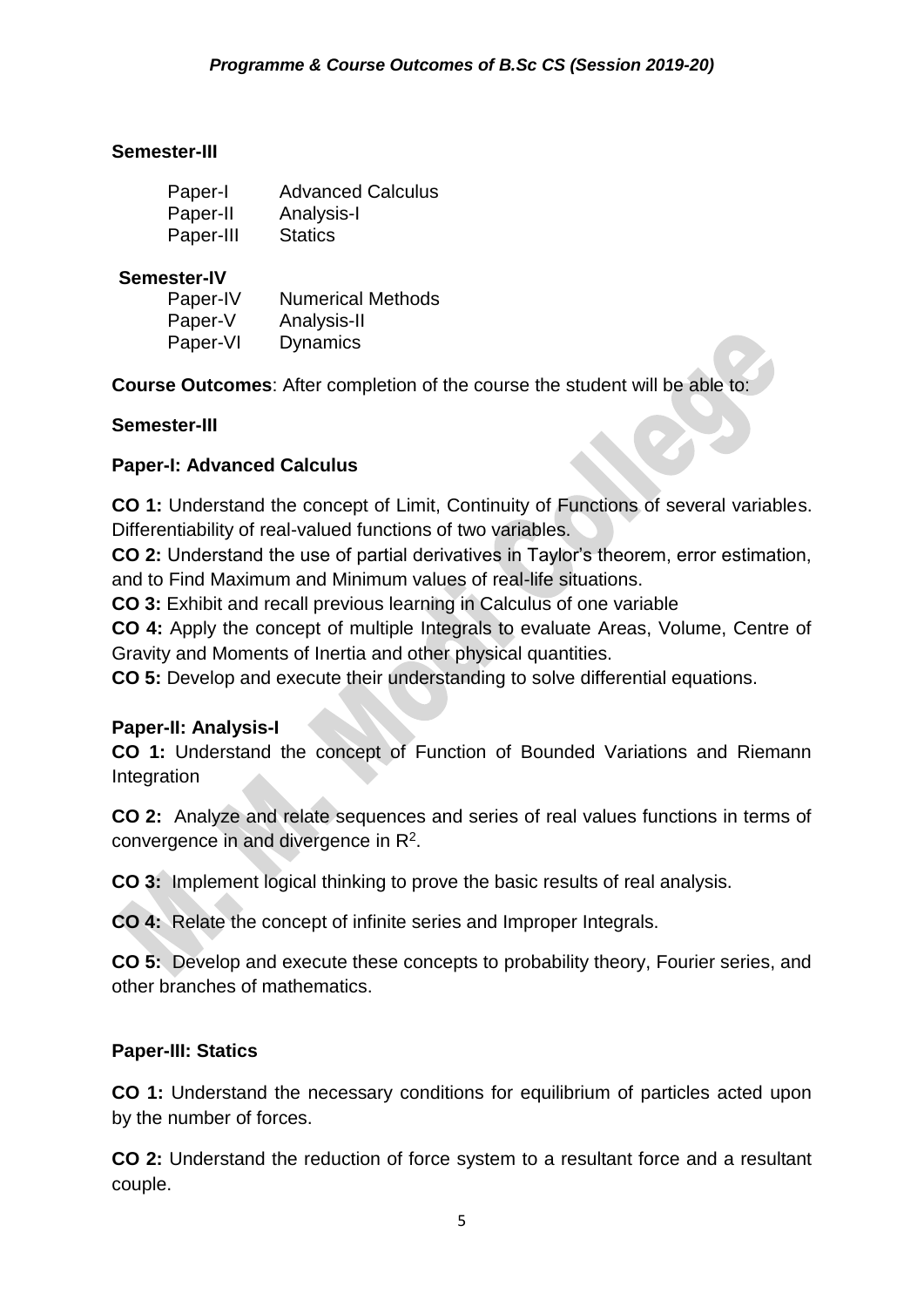**CO 3:** Define and determine the center of gravity of some materialistic systems.

**CO 4:** Demonstrate the concept of friction and identify types of friction.

**CO 5:** Formulate the knowledge of statics to higher courses like the theory of elasticity, fluid mechanics etc.

#### **Semester - IV**

#### **Paper-IV: Numerical Analysis**

- **CO 1:** Understand the errors, source of error and its effect on any computation.
- **CO 2:** Obtain numerical solutions of algebraic and transcendental equations.
- **CO 3:** Tabulate the functions and data set using interpolation.
- **CO 4:** Apply course knowledge to solve complicated physical problems by approximating to the desired accuracy.

#### **Paper-V: Analysis-II**

- **CO 1:** Understand the Concept of Point-wise and Uniform convergence of sequence and series of functions with special reference to power Series.
- **CO 2:** Identify and discuss the convergence of sequence and series of functions
- **CO 3:** Evaluate Line, surface and volume integrals

**CO 4:** Identify and apply Greens Theorem, Stokes Theorem, and the Divergence Theorem.

**CO 5:** Investigate the Theory of Vector Calculus with relevant examples.

#### **Paper-VI: Dynamics**

**CO 1**: Understand the laws of motion and dynamics involved in projectile motion, Simple Harmonic function etc.

**CO 2**: Understand the concepts of work, power, energy, momentum and relative motion.

**CO 3**: Apply the laws of motion to solve physical problems.

**CO 4**: Investigate and formulate the concept of mathematical modeling in projectile motion.

**CO 5**: Use and derive some of the basic definitions and theorems related to dynamics.

#### **Semester-V**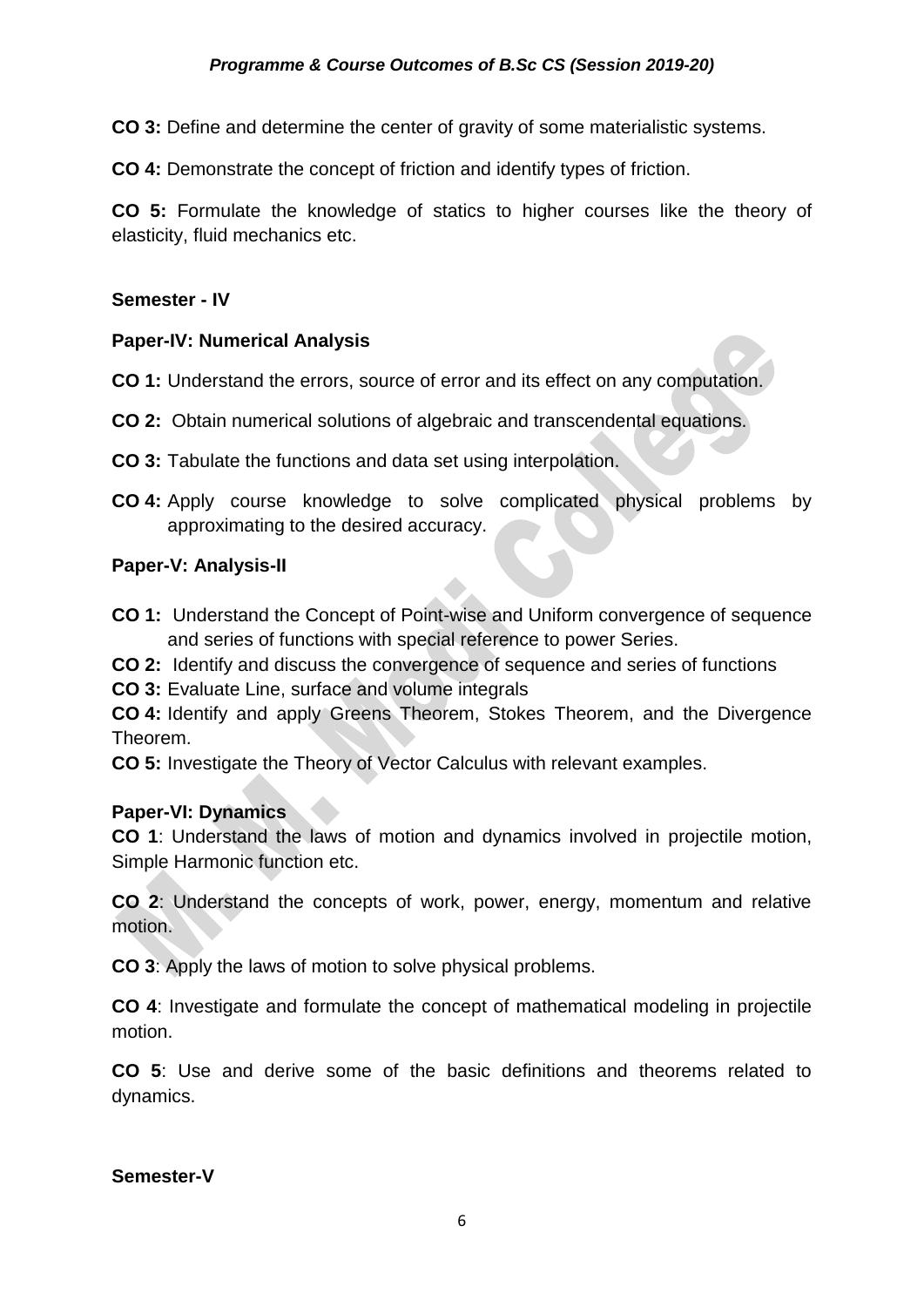| Paper-I     | Algebra-I                     |
|-------------|-------------------------------|
| Paper-II    | <b>Discrete Mathematics-I</b> |
| Opt-I       | <b>Mathematical Methods-I</b> |
| Opt-II      | Number Theory-I               |
| Semester-VI |                               |

#### Paper-III Algebra-II Paper-IV Discrete Mathematics-II Opt-III Mathematical Methods-II Opt-IV Number Theory-II

**Course Outcomes**: After completion of the course the student will be able to:

#### **Semester-V**

#### **Paper-I: Algebra-I**

**CO-1:** Determine whether a given set and binary operation form a group by checking group axioms

**CO-2:** Understand and Differentiate between homomorphism and isomorphism for groups and Rings.

**CO-3:** Differentiate between dihedral, symmetric and alternating groups, rings, derive the existence of groups of a specified small order

**CO-4:** Develop new structures based on given structures and compare the structures.

**CO-5:** Implement abstract and critical reasoning by studying logical proofs and the axiomatic method as applied to modern algebra.

#### **Paper-II: Discrete Mathematics-1**

**CO-1:** Understand and Define basic notations in graph theory & trees.

**CO-2:** Construct the Passwords by using the techniques of counting principles

**CO-3:** Use the shortest path algorithm to determine the fastest driving routes.

**CO-4:** Construct Model problems in Computer Science using graphs and trees.

**CO-5:** Learn how to work with some of the discrete structures which include sets, relations, functions, graphs and trees.

**CO 6:** Solve real-life problems using finite-state machines.

**CO-7:** Assimilate various graph theoretic concepts and familiarize them with their applications.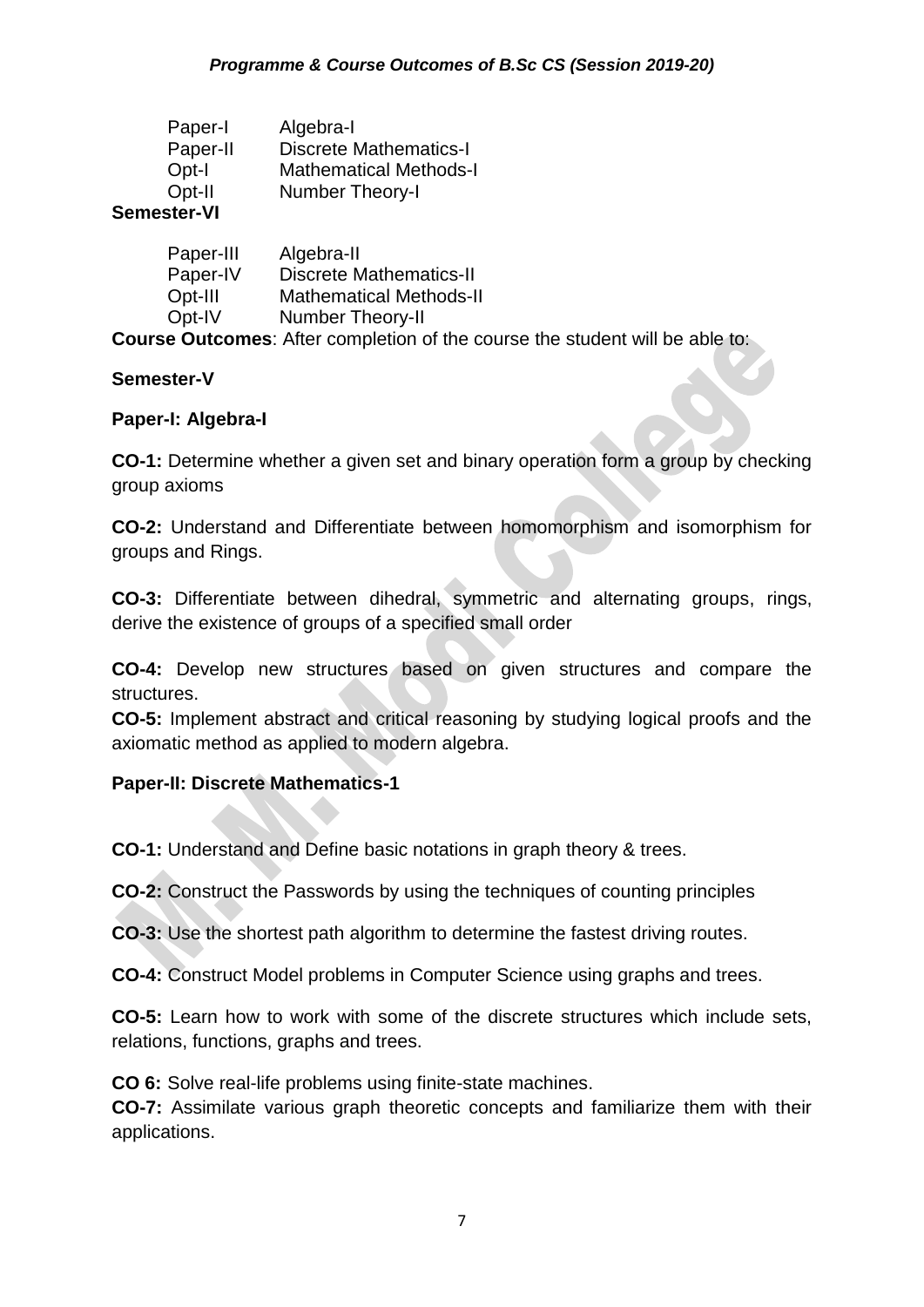#### **Opt-I: Mathematical Methods I**

**CO-1:** Demonstrate their understanding of the Dirichlet conditions.

**CO-2:** Solve both real and complex forms of the Fourier series for standard periodic waveforms

**CO-3:** Know about piecewise continuous functions, Dirac delta function, Laplace transforms

and its properties

**CO 4:** Investigate the application of course in various engineering fields.

#### **Semester-VI**

#### **Paper-III: Algebra- II**

**CO-1:** Understand real vector spaces, subspaces, basis, dimension, and their properties

**CO-2:** Use the definition and properties of linear transformations and matrices of linear transformations.

**CO 3**: Obtain various variants of diagonalization of linear transformations.

**CO-4:** Apply the knowledge of linear algebra to solve the system of differential equations.

**CO-5:** Explain the use of linear algebra in coding theory, linear programming, and cryptography.

#### **Paper-IV: Discrete Mathematics-II**

**CO 1:** Understand and solve Binary relations and recurrence relations, direct and indirect proofs.

**CO 2:** Construct mathematical arguments using logical connectives and quantifiers.

**CO 3:** Validate the correctness of an argument using statement and predicate calculus.

**CO 3:** Develop an inductive way of thinking.

**CO 4:** Interpret and investigate applications of Boolean algebra and Boolean functions, logic gates, switching circuits in electronics.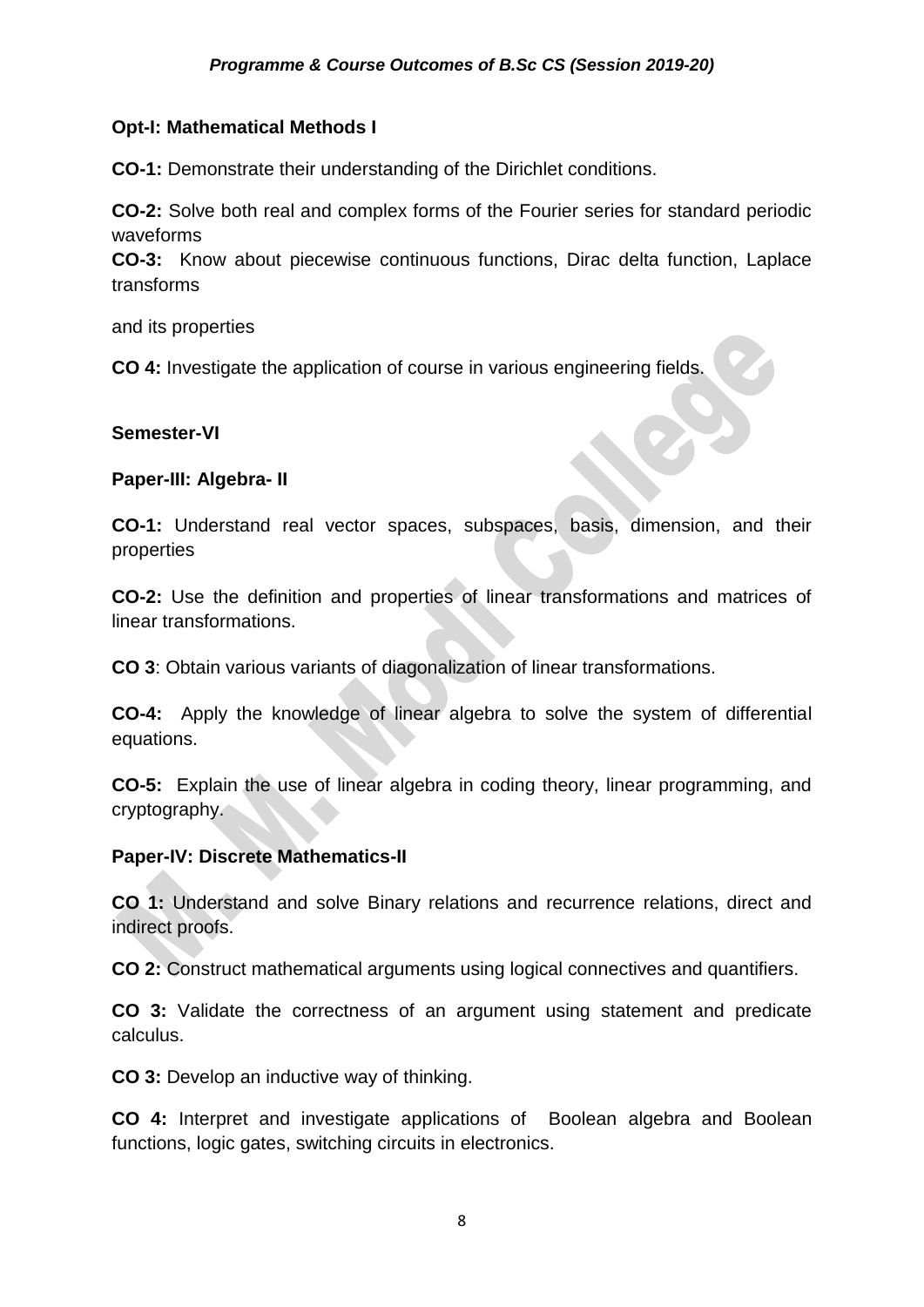#### **Opt-III: Mathematical Methods-II**

**CO-1:** Understand Fourier Transform and inverse Fourier transform.

**CO-3:** Determine the solution of differential equations with initial and boundary value problems by choosing the most suitable method.

**CO-4:** Apply Laplace transform techniques to solve Heat, Wave & Laplace equations.

**CO 5:** Apply and formulate integral transform techniques applied to various situations in physics, engineering, and other mathematical contexts.

#### **Course Outcomes: Physics**

#### **Course Title:** MECHANICS

The aim of the course is to acquaint students with the fundamentals of mechanics.

After completion of this course, students will be able to: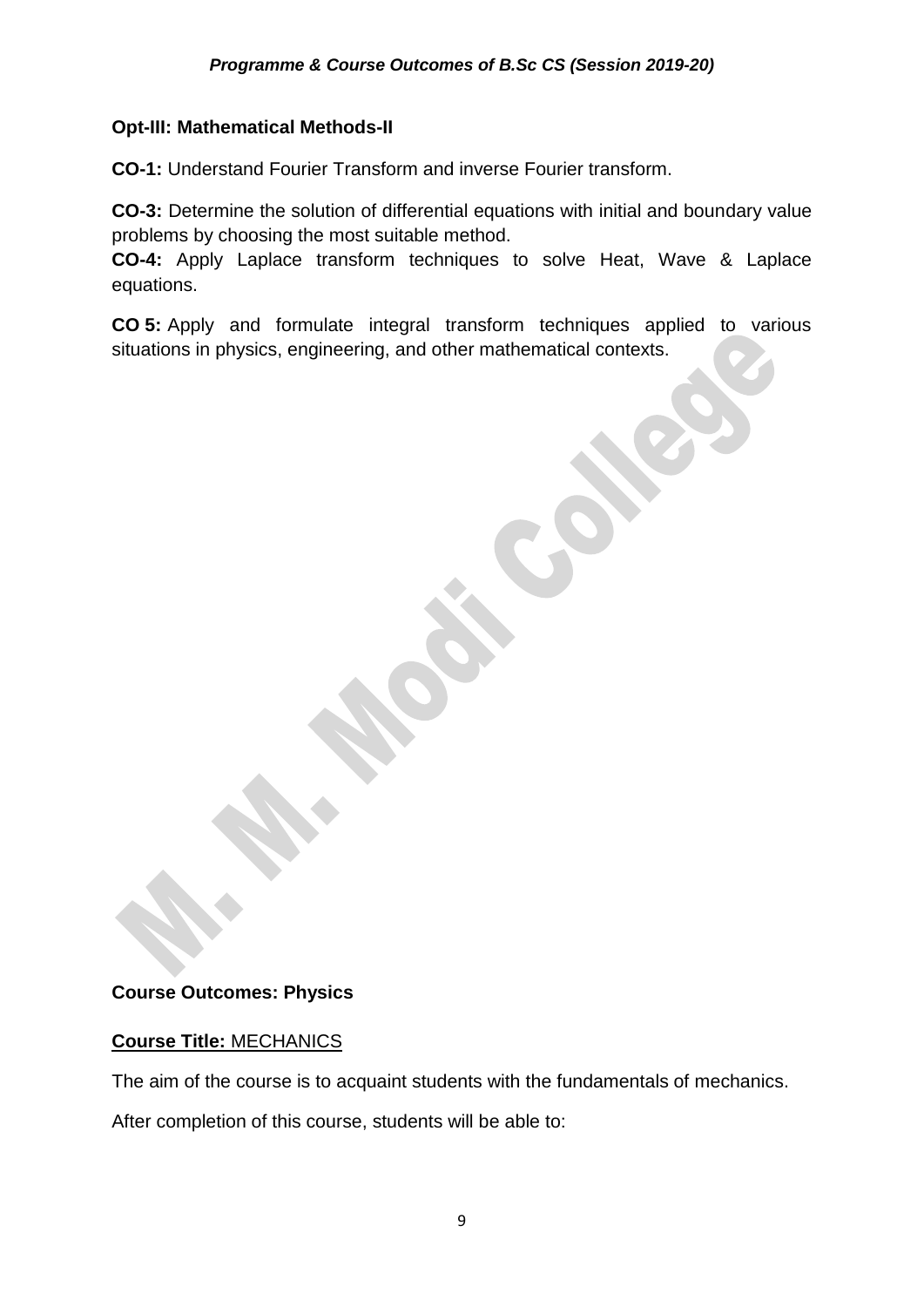- 1. Understand various co-ordinate systems, reference frames, conservation laws, motion of rigid body and special theory of relativity.
- 2. Apply conservation laws to collisions in various frames and to kinematics of rigid bodies.
- 3. Analyze the problems in mechanics on motion and characteristics of trajectory.
- 4. Fix the problems faced in experiment handling and modeling computations for physical systems.

#### **Course Title:** Waves & Vibrations

This course aims to enhance the student's understanding regarding the theory of waves, vibrations and electromagnetism. At the end of the course, the student will be able to:

1. Understand different oscillators and their characteristic parameters, physical significance of Maxwell's equations, wave equations in different media and their solutions.

2. Analyze differential equations, stiffness of coupled oscillators, inductance coupling of electrical oscillators.

3. Gain an appreciation of the wide applicability of the presented concepts and acquire practical skills with experiments and related numerical problems, which are applicable to daily life and higher studies.

#### **Course Title:** ELECTRICITY & MAGNETISM

In this course, students attain the necessary knowledge, skills and general competency in Electricity & Magnetism. With the completion of the course the students will be able to:

- 1. Understand fundamental basics of electrical circuits, properties of simple, time-dependent electric & magnetic fields, induction, Maxwell's equations, electromagnetic waves.
- 2. Apply the basics to calculate forces and fields in various electricity & magnetism problems.
- 3. Analyze problems in electromagnetism using mathematical methods and compute currents and voltage drops in circuits.
- 4. Evaluate the importance of electricity & magnetism in society with regard to technological applications with concrete examples.
- 5. Have a basic grip on how experimental equipment can be used (this is achieved via lab-exercises). Students can familiarize with working of electrical circuits and storage devices. The theoretical and practical knowledge enables them to identify different communication techniques which will be useful in their daily life and higher studies.

#### **Course Title**: STATISTICAL PHYSICS AND THERMODYNAMICS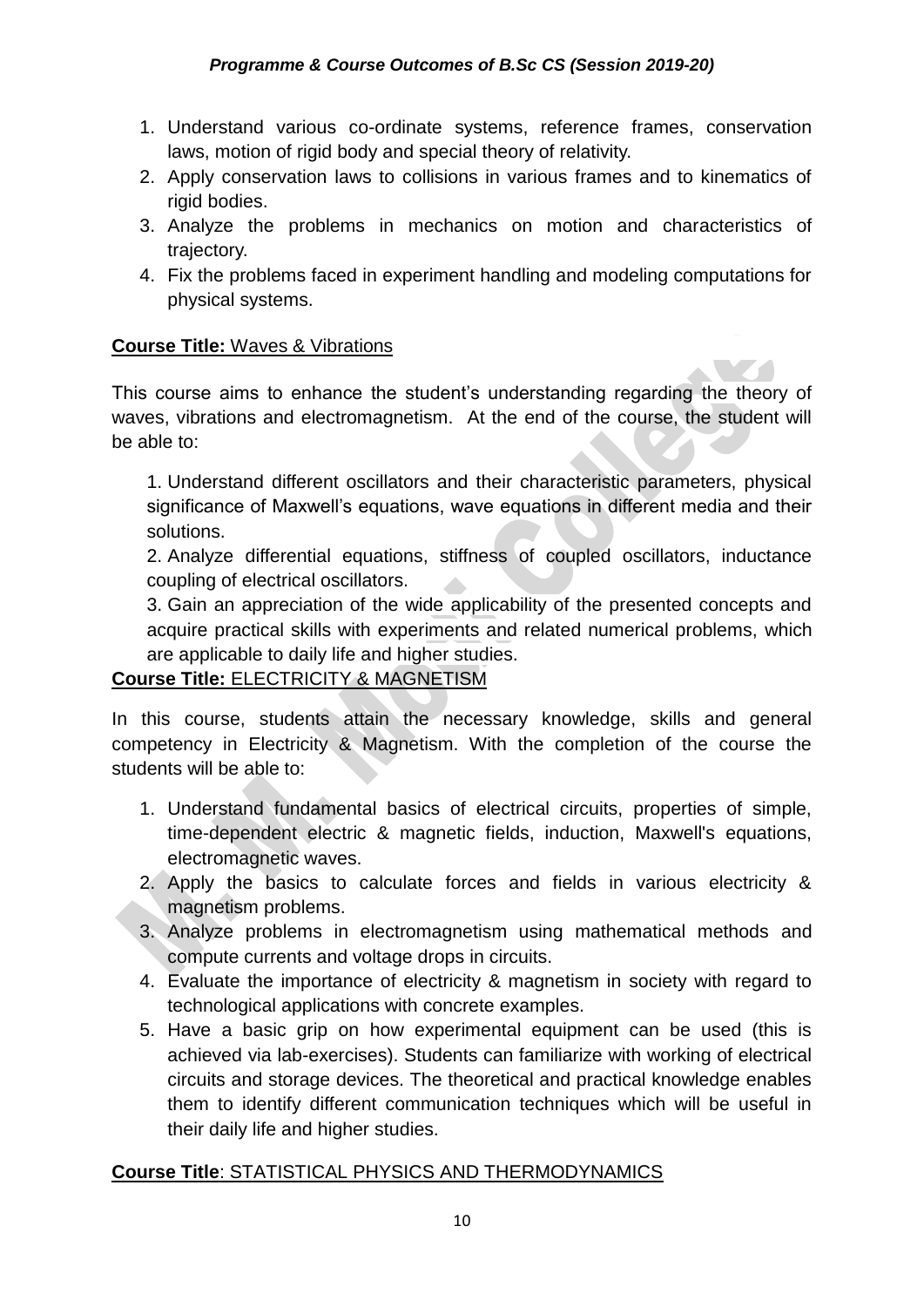At the end of the course student will be competent to:

- 1. Understand various laws of thermodynamics, basics of probability, macrostates, microstates & distribution of particles, importance of quantum effects besides classical systems, concept of phase space, Maxwell Boltzmann, Bose Einstein, Fermi Dirac statistics and particles involved in reference to their spin.
- 2. Apply the laws to calculate the efficiency of idealized engines like Carnot Cycle.
- 3. Analyze the advancements in heat engines, refrigeration etc. and their application in daily life.
- 4. Evaluate the knowledge by performing lab experiments. Acquire a foundation for analyzing many body problems in advanced courses in physics.

#### **Course Title:** OPTICS & LASERS

The main objective of this course is to equip the students with deep understanding of various phenomena of wave optics and Laser technology. After the completion of the course, students will be able to:

- 1. Understand the physics involved in the wave optics phenomena: Interference, diffraction and polarization and their role in working of optical instruments.
- 2. Learn properties, construction and applications of different types of lasers. To equip with the basics of holography.
- 3. Apply the basics to calculate resolving power of optical devices and beam profile in lasers.
- 4. Analyze the problems of wave optics and progress in interferometry, laser technology and holography.
- 5. Evaluate the role of interference, diffraction and polarization in daily life and in nature with real examples.
- 6. Have an acquaintance on handling and use of optical instruments (exercised through lab practice). The theoretical and practical knowledge will facilitate them to decide a course for them in higher education or optoelectronic applications.

#### **Course Title:** QUANTUM MECHANICS

On successful completion of this course the student will be able to:

- 1. Understand the need and principles of quantum mechanics, duality of matter, Schrödinger's equations and Uncertainty principle.
- 2. Apply Schrödinger equation for study of one to three dimensional systems and develop reasoning for mathematical results. Employ concepts of angular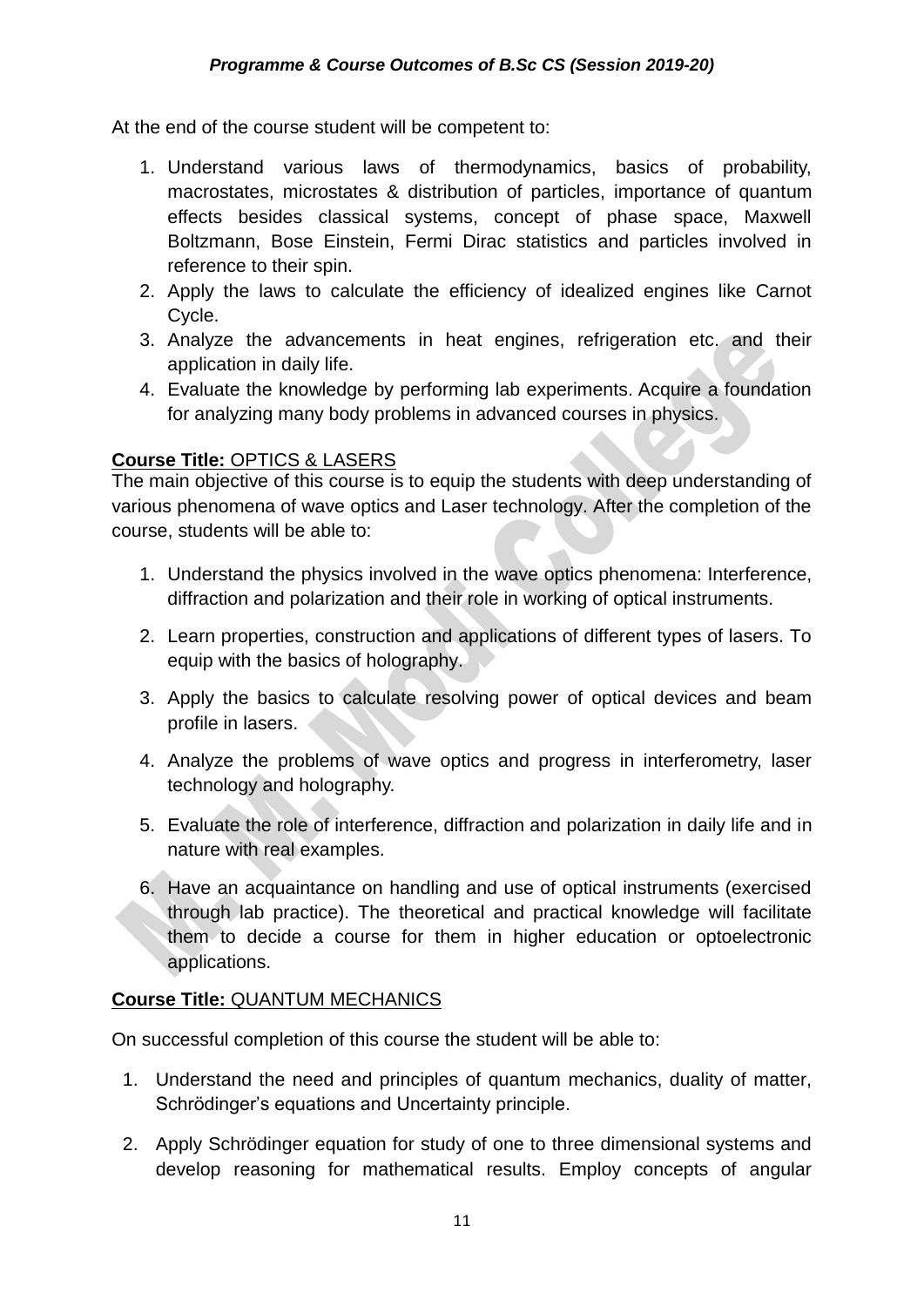momentum and spin to account for the phenomena involved in the Zeeman effect and LS coupling,

- 3. Analyze systems of identical particles based on quantum mechanics.
- 4. Use analytical and mathematical methods on quantum mechanical problems. Design and carry out experiments and compare results with theoretical predictions.

#### **Course Title:** CONDENSED MATTER PHYSICS

This course aims to enhance the student's basic knowledge in the discipline of Condensed Matter Physics. At the end of the course, the student will be able to:

- 1. Understand crystal structures, crystal planes, crystal diffraction, and experimental methods for crystal structure studies, concepts and various theories related to lattice vibrations, phonons, metals and semiconductors.
- 2. Apply theoretical knowledge in various problems of condensed matter physics.
- 3. Analyze the role of reciprocal lattices and Brillouin zones in crystallography.

#### **Course Title:** NUCLEAR AND PARTICLE PHYSICS

After the successful completion of this course the students will get well versed with the key concepts of nuclear and particle physics and will be able to

- 1. Learn fundamental aspects of nucleus & nuclear models, Radioactive decay, Nuclear Reactions and the interaction of radiation with matter, classification of elementary particles, detectors & accelerators.
- 2. Apply nuclear and particle physics concepts in kinematical computations, detectors.
- 3. Analyze various nuclear experiments to calculate nuclear parameters (lab exercise).

#### **Course Title:** ELECTRONICS (ELECTRONICS AND SOLID STATE DEVICES)

At the end of the course student will be able to:

1. Understand the concepts of semiconductor devices, biasing techniques and V-I characteristics, rectifiers, characteristics of different types of photoconductive devices.

2. Analysis of efficiency and ripple factor in filter circuits, different configurations of a transistor.

3. Evaluate the need of the circuitry, skills and technological tools and their advancements in relation to societal needs.

4. Design and operate electronics circuits.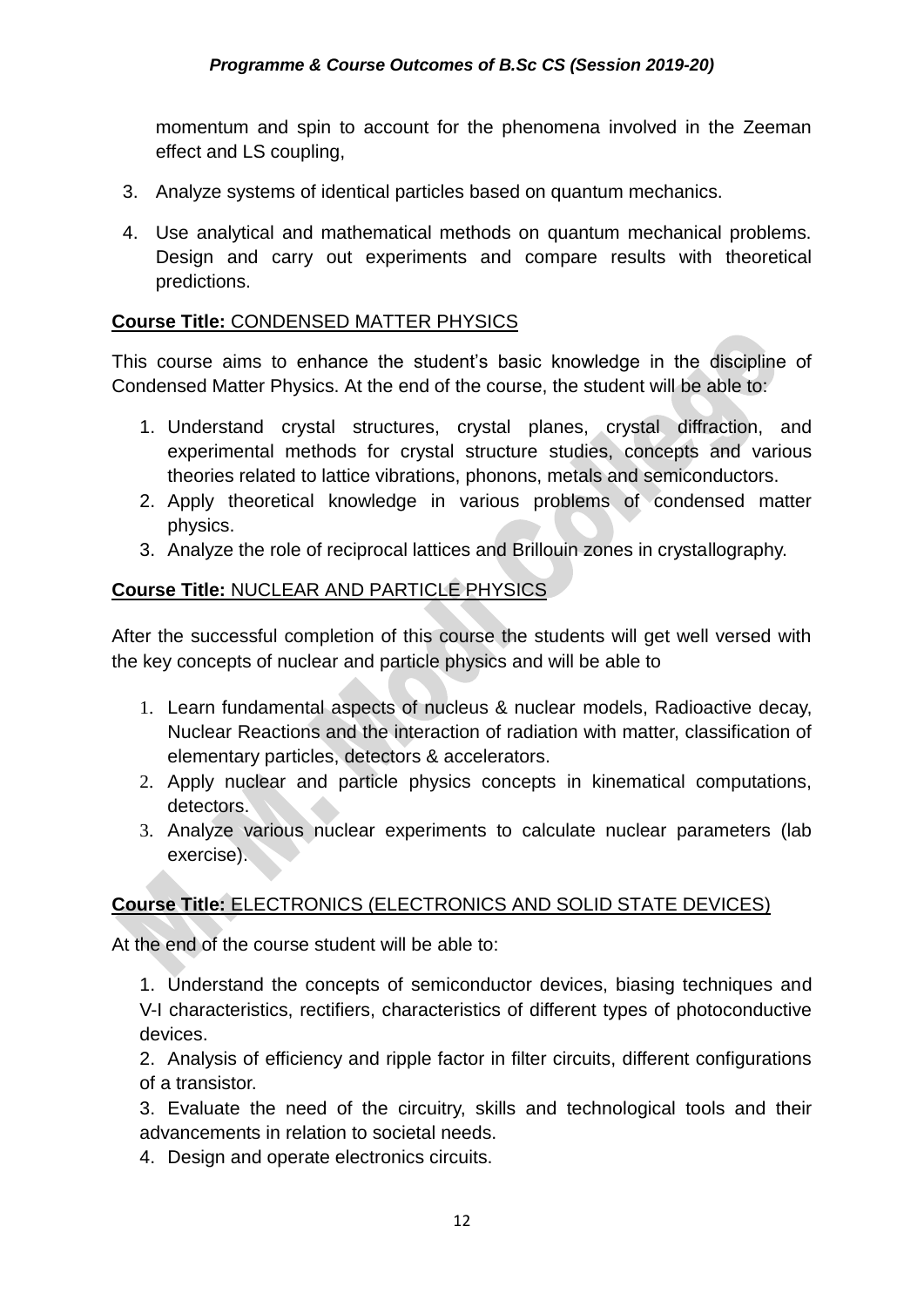**Computer**

**First Semester**

**Fundamental of Information Technology**

**Upon the completion of the course the learner will be able to**

**PO-1**: Familiarization with the types of computer, peripheral devices, memory management, multimedia and number system.

**PO-2**: Learn about working of various input and output devices.

**PO-3**: Learnt about binary number representation along with its operations.

**PO-4**: Understand theoretical framework of internet and associated application of theinternet.

**PO-5**: Acquire the knowledge about the binary number representation along with its operations.

**PO-6**: Understand of the role of computers in business, education and society.

#### **Computer**

**Second Semester**

#### **MS-OFFICE AUTOMATION TOOLS**

#### **After completion of this course, students will be able to:**

**CO-1:** Have basic knowledge of computer Hardware and Software.

**CO-2:** Understand business areas to which computers may be applied.

**CO-3:** Installation of Operating System (Windows), application software and to use Windows OS.

**CO-4:** Provide practical knowledge to Office tools (MS Word, Excel and Power Point).

**CO-5:** Use of MS-Word to type documents with various formatting.

**CO-6:** Creating and manipulating Datasheets for different applications.

**CO-7:** Designing effective presentations using Power Point software

#### **Computer**

**Third Semester**

#### **C PROGRAMMING AND DATA STRUCTURES**

#### **After completion of this course, students will be able to:**

**CO-1**: Understand of various concepts of programming language.

**CO-2**: Develop logics and analytical ability solve problem.

**CO-3**: Learn about procedural programming using functions.

**CO-4**: Acquired various flow control statements.

**CO-5**: Learn about various storage classes along with user defined data types.

**CO-6:** Acquire knowledge of file handling

**CO-7**: Work with arrays of complex structure data types.

**CO-8**: Understanding a concept of functional hierarchical code organization

#### **Computer Fourth Semester**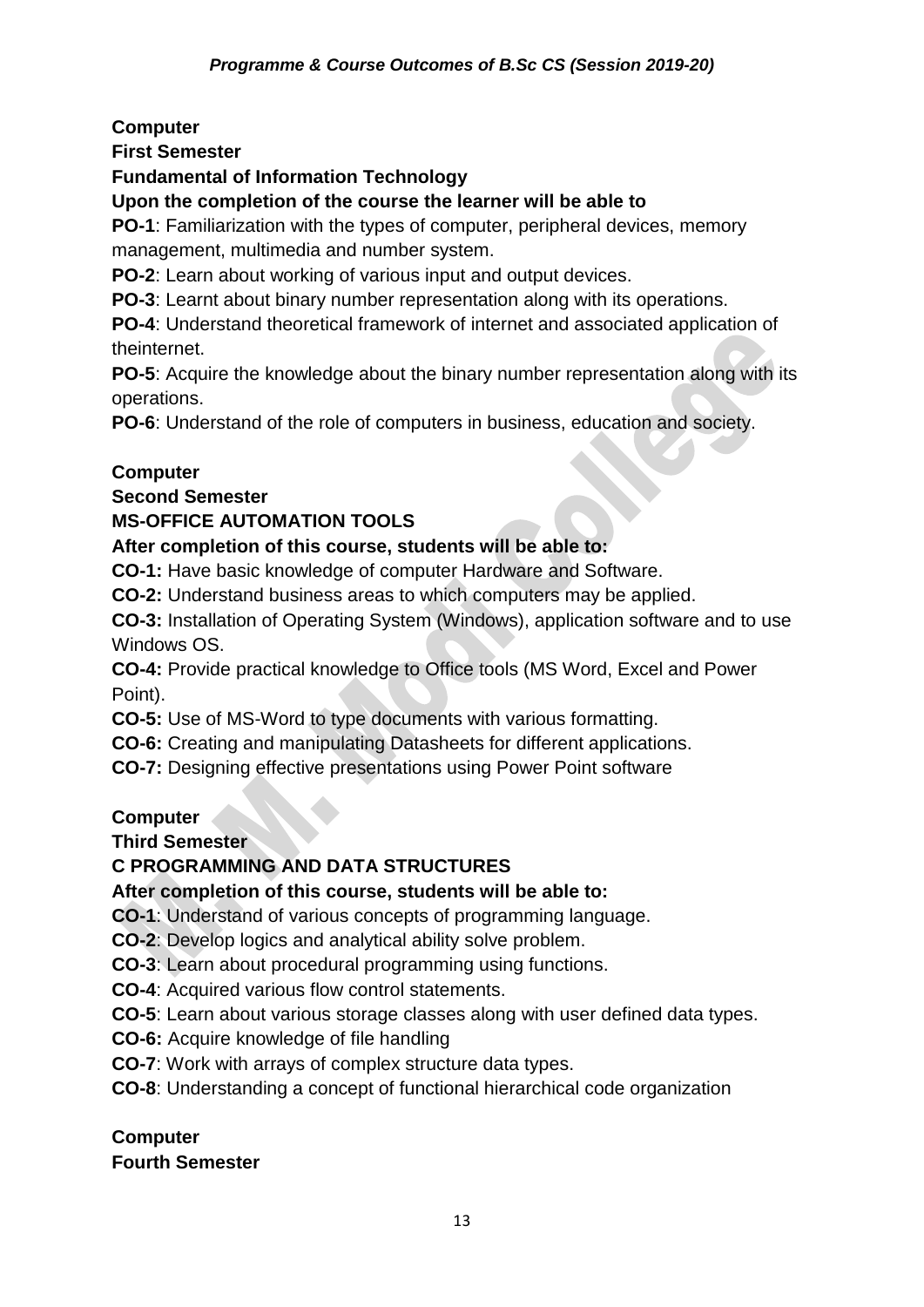#### **DATABASE MANAGEMENT SYSTEM**

#### **Upon the completion of the course the learner will be able to**

**CO-1**: Familiarization with various features and applications of Database Management system.

**CO-2**: Acquire knowledge about database languages (DDL, DML, DCL)

**CO-3**: Learn how to design a database by using different data models.

**CO-4**: Understand the database handling during execution of the transactions along with concurrent access.

**CO-5**: Ability to perform various typ

es of SQL queries.

**CO-6**: Able to design a good database using normalization, decomposition and functional dependency

#### **Computer**

**Fifth Semester**

#### **OBJECT ORIENTED PROGRAMMING USING C++**

#### **After completion of this course, students will be able to:**

**CO-1:** Understand the intricacies of Object Oriented Programming including the features and peculiarities of the C++ programming language.

**CO-2:** Illustrate the concept of Inheritance, operator overloading, and polymorphism.

**CO-3:** Implement various objects oriented concepts to solve practical problems.

**CO-4:** Apply the concepts of OOPs using C++ in programming.

#### **Computer**

**Sixth Semester**

#### **Introduction to Computer Network and Internet Programming After completion of this course, students will be able to:**

**CO-1**: Write and debug webpage using HTML.

**CO-2**: Knowledge and Use of web publishing and phases related with the website development.

**CO-3**: Make use of knowledge related to links, addresses, images, and tables.

**CO-4**: Knowledge of various formatting options on HTML page and web site.

**CO-5**: Knowledge of Server Side programming.

#### **Course Outcomes: English SEMESTER -III**

#### **After completing this course the student will be able to:**

**CO-1:** to learn the skills for reading and writing fiction and plays.

**CO-2:** to go with the field of screenplay and drama writing.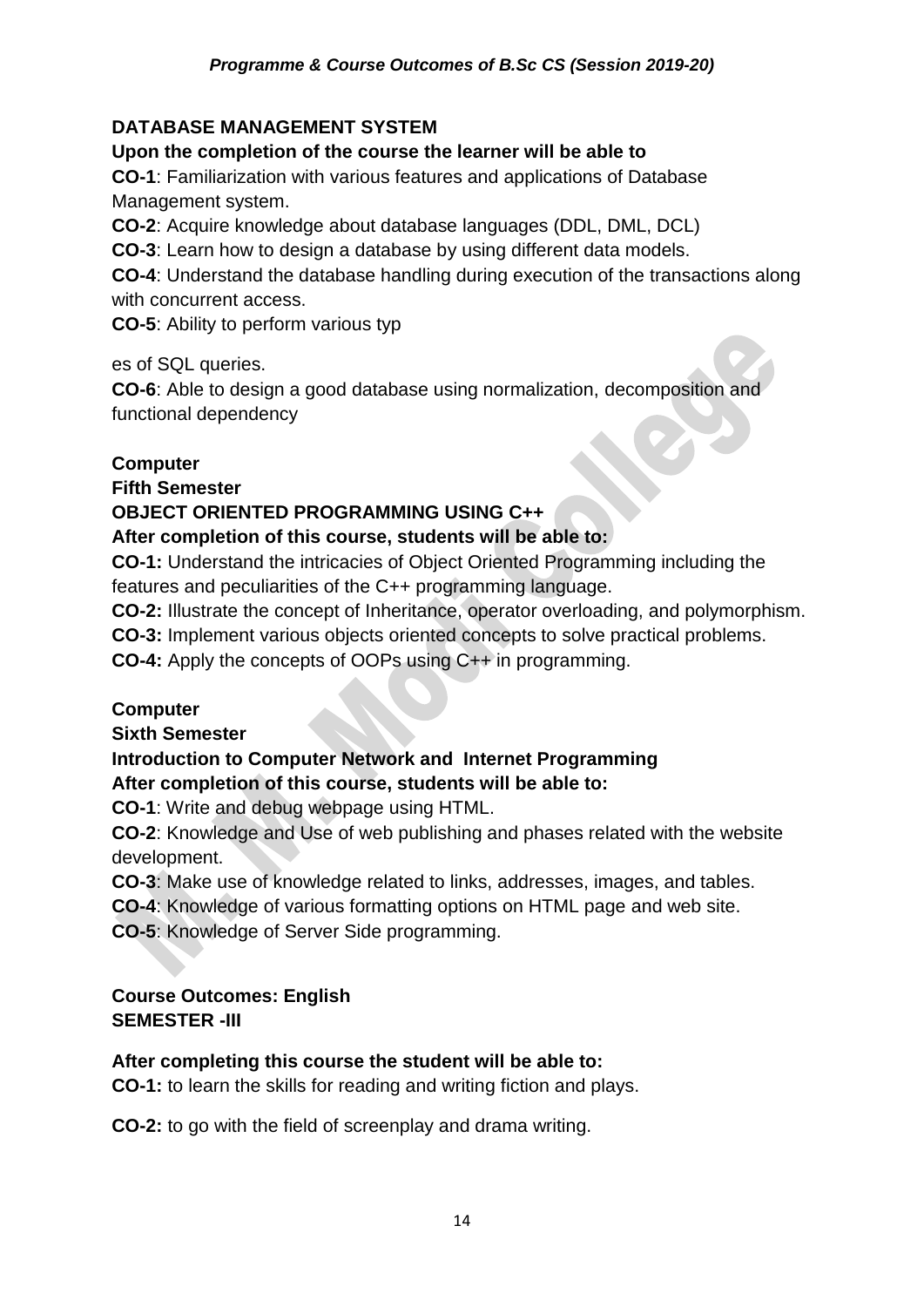**CO-3:** to create a fictional short stories after going through fictional studies and prose.

**CO-4:** to learn the difference between real and reel world.

**CO-5:** to learn new communication skills with dialogues of the plays.

**CO-6:** to participate in theater programs and can also learn dialogue writing.

#### **SEMESTER -IV**

#### **After completing this course the student will be able to:**

**CO-1:** Learners will think critically, while they read anything in future.

**CO-2:** Learners will participate in essay writing and non-fiction writing competitions.

**CO-3:** Leaners will do official works easily and can work as an editor.

**CO-4:** Learners will elaborate any passage or sentence into a long work with the help of précis writing.

**CO-5:** Learner will communicate in more than one language with the help of translation portion.

## **Course Outcomes: Punjabi ਬੀ.ਐਸ.ਸੀ. (ਨਾਨ-ਮੈਡੀਕਲ) ਭਾਗ ਪਹਿਲਾ ਸਮੈਸਟਰ ਪਹਿਲਾ ਦੀ ਪੰ ਜਾਬੀ ਲਾਜ਼ਮੀ ਹਿਸ਼ੇਦੀ ਪੜ੍ਹਾਈ ਉਪਰੰ ਤ ਹਿਹਦਆਰਥੀਆਂਦੀ ਯੋਗਤਾ ਅਤੇਸਮਰਥਾ ਹਿਚ ਸਾਰਥਕ ਿਾਧਾ ਿੋਿੇਗਾ**

- 1. ਸਾਹਿਤਕ ਰਚਨਾਵਾਂ ਦੇ ਮਾਧਿਅਮ ਨਾਲ ਵਿਦਿਆਰਥੀਆਂ ਅੰਦਰ ਸਾਹਿਤਕ ਰਚੀਆਂ ਦਾ ਵਿਕਾਸ ਹੰਦਾ ਹੈ।
- 2. ਭਾਸ਼ਾ ਦੀ ਸਿਧਾਂਤਕ ਜਾਣਕਾਰੀ ਨਾਲ ਵਿਦਿਆਰਥੀ ਦੀ ਭਾਸ਼ਾਈ ਸਮਰੱਥਾ ਵਿਚ ਵਾਧਾ ਹੁੰਦਾ ਹੈ
- 3. ਸਮਾਜਕ ਵਾਤਾਵਰਣ ਤੇ ਸਭਿਆਚਾਰਕ ਵਿਸ਼ਿਆਂ ਸਬੰਧੀ ਗਿਆਨ ਦੀ ਪ੍ਰਾਪਤੀ ਹੋਵੇਗੀ।
- 4. ਵਿਦਿਆਰਥੀਆਂ ਵਿਚ ਆਲੋਚਨਾਤਮਕ ਤੇ ਸਿਰਜਣਾਤਮਕ ਸੋਚ/ਪਹੰਚ ਦਾ ਵਿਕਾਸ ਹੋਵੇਗਾ ਜਿਸ ਨਾਲ ਉਹ ਸਮਾਜ ਪ੍ਰਤੀ ਜਿੰਮੇਵਾਰ ਹੁੰਦੇ ਹਨ।
- 5. ਮਨੁੱਖੀ ਹੋਂਦ ਦੇ ਸੰਕਟਾਂ ਦੀ ਨਿਸ਼ਾਨਦੇਹੀ ਅਤੇ ਉਹਨਾਂ ਦਾ ਯੋਗ ਹੱਲ ਲੱਭਣ ਦੇ ਸਮਰੱਥ ਹੋਣਗੇ।
- 6. ਵਿਦਿਆਰਥੀ ਆਪਣੇ ਵਿਚਾਰਾਂ ਨੂੰ ਲਿਖਿਤ ਅਤੇ ਮੌਖਿਕ ਰੂਪ ਵਿਚ ਵਿਅਕਤ ਕਰਨ ਦਾ ਹੁਨਰ ਹਾਸਲ ਕਰਨਗੇ।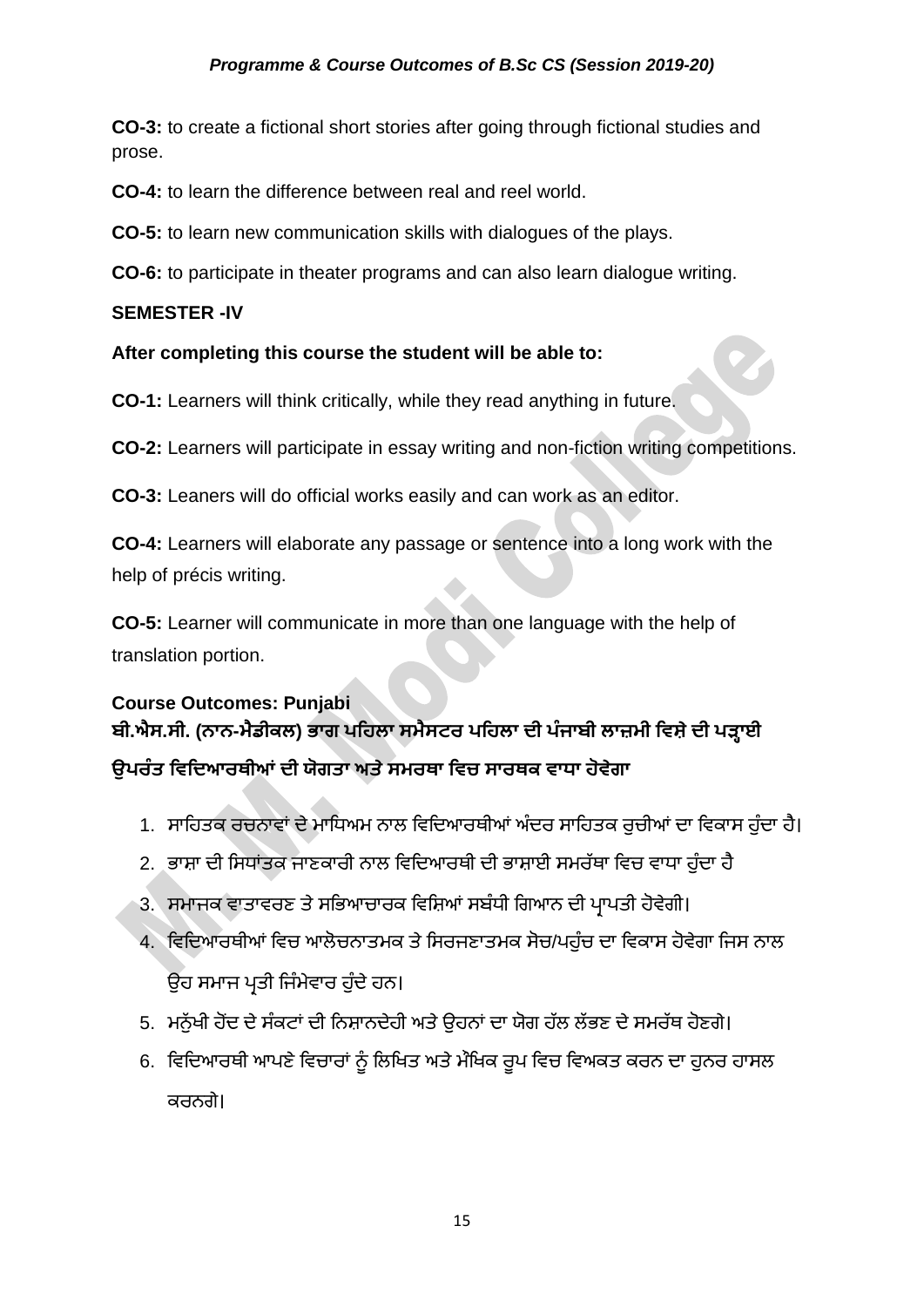7. ਵਿਦਿਆਰਥੀਆਂ ਵਿਚ ਪੰਜਾਬੀ ਭਾਸ਼ਾ ਦੀ ਵਿਆਕਰਨਕ ਮੁਹਾਰਤ ਨਾਲ ਕਿਸੇ ਵੀ ਹੋਰ ਭਾਸ਼ਾ ਨੂੰ ਆਸਾਨੀ ਨਾਲ ਗ੍ਰਹਿਣ/ਸਮਝਣ ਦੀ ਯੋਗਤਾ ਦਾ ਵਿਕਾਸ ਹੋ ਜਾਂਦਾ ਹੈ।

## **ਬੀ.ਐਸ.ਸੀ (ਨਾਨ-ਮੈਡੀਕਲ) ਭਾਗ ਪਹਿਲਾ ਸਮੈਸਟਰ ਦੂਜਾ ਦੀ ਪੰ ਜਾਬੀ ਲਾਜ਼ਮੀ ਹਿਸ਼ੇਦੀ ਪੜ੍ਹਾਈ ਉਪਰੰ ਤ ਹਿਹਦਆਰਥੀਆਂਦੀ ਯੋਗਤਾ ਅਤੇਸਮਰਥਾ ਹਿਚ ਸਾਰਥਕ ਿਾਧਾ ਿੋਿੇਗਾ**

- 1. ਵਿਆਕਰਨਕ ਪੱਧਰ ਉੱਤੇ ਪੰਜਾਬੀ ਭਾਸ਼ਾ ਨੂੰ ਸ਼ੁੱਧ ਰੂਪ ਵਿਚ ਉਚਾਰਨ, ਲਿਖਣ ਅਤੇ ਪੜ੍ਹਨ ਦਾ ਹੁਨਰ ਪੈਦਾ ਹੁੰਦਾ ਹੈ।
- 2. ਪੰਜਾਬੀ ਭਾਸ਼ਾ ਦੇ ਸ਼ਬਦ ਨਿਰਮਾਣ ਪ੍ਰਬੰਧ ਦਾ ਗਿਆਨ ਹੁੰਦਾ ਹੈ।
- 3. ਵਾਰਤਕ ਨਾਲ ਸਬੰਧਿਤ ਵਿਸ਼ੇ ਪੜ੍ਹਨ ਕਰਕੇ ਵਿਦਿਆਰਥੀਆਂ ਵਿਚ ਨਵੇਂ ਵਿਚਾਰ ਪੈਦਾ ਹੁੰਦੇ ਹਨ।
- 4. ਵੱਖ ਵੱਖ ਉਪਭਾਸ਼ਾਵਾਂ ਦੀ ਵੱਖਰਤਾ ਰਾਹੀਂ ਪੰਜਾਬ ਦੀ ਭਾਸ਼ਾਈ ਭਿੰਨਤਾ ਤੇ ਵਿਸ਼ਾਲਤਾ ਦਾ ਗਿਆਨ ਹੁੰਦਾ ਿੈ।
- 5. ਨਿਜੀ ਅਤੇ ਵਪਾਰਕ ਚਿੱਠੀ-ਪੱਤਰ ਰਾਹੀਂ ਸਰਲ ਪੇਸ਼ਕਾਰੀ ਅਤੇ ਸੰਚਾਰ ਯੋਗਤਾ ਦਾ ਵਿਕਾਸ ਹੁੰਦਾ ਹੈ।

## **ਬੀ.ਐਸ.ਸੀ. (ਨਾਨ-ਮੈਡੀਕਲ) ਭਾਗ ਦੂਜਾ ਸਮੈਸਟਰ ਤੀਜਾ ਦੀ ਪੰ ਜਾਬੀ ਲਾਜ਼ਮੀ ਹਿਸ਼ੇਦੀ ਪੜ੍ਹਾਈ ਉਪਰੰ ਤ ਹਿਹਦਆਰਥੀਆਂਦੀ ਯੋਗਤਾ ਅਤੇਸਮਰਥਾ ਹਿਚ ਸਾਰਥਕ ਿਾਧਾ ਿੋਿੇਗਾ**

- 1. ਵਿਦਿਆਰਥੀਆਂ ਨੂੰ ਗੌਰਵਮਈ ਇਤਿਹਾਸ ਦਾ ਗਿਆਨ ਹੁੰਦਾ ਹੈ।
- 2. ਸਾਹਿਤਕ ਰੁਪਾਕਾਰ ਨਾਵਲ ਰਾਹੀਂ ਜ਼ਿੰਦਗੀ ਦੀ ਵਿਸ਼ਾਲਤਾ ਨੂੰ ਸਮਝਣ ਦੀ ਯੋਗਤਾ ਦਾ ਵਿਕਾਸ ਹੁੰਦਾ ਹੈ।
- 3. ਵਾਕ ਬਣਤਰ ਦੇ ਗਿਆਨ ਰਾਹੀਂ ਵਿਦਿਆਰਥੀ ਆਪਣੇ ਭਾਵਾਂ ਦਾ ਸੰਚਾਰ ਸਚੱਜੇ ਢੰਗ ਨਾਲ ਕਰ ਸਕਣਗੇ ਦੇ ਯੋਗ ਹੁੰਦੇ ਹਨ।
- 4. ਵਪਾਰਕ ਅਦਾਰਿਆਂ ਵਿਚ ਦਫ਼ਤਰੀ ਕੰਮਕਾਜ ਵਿਚ ਵਰਤੀ ਜਾਂਦੀ ਰਾਜ ਭਾਸ਼ਾ ਪੰਜਾਬੀ ਦੀ ਤਕਨੀਕੀ ਜਾਣਕਾਰੀ ਰਾਹੀਂ ਰੁਜ਼ਗਾਰ ਸੰਭਾਵਨਾਵਾਂ ਵਿਚ ਵਾਧਾ ਹੁੰਦਾ ਹੈ।
- 5. ਸਾਹਿਤਕਾਰ ਦੇ ਜੀਵਨ ਸਫ਼ਰ ਦਾ ਗਿਆਨ ਵਿਦਿਆਰਥੀਆਂ ਨੂੰ ਰਚਨਾਕਾਰ ਦੇ ਸਾਹਿਤਕ ਦ੍ਰਿਸ਼ਟੀਕੋਣ ਨੂੰ ਸਮਝਣ ਵਿਚ ਸਹਾਈ ਹੁੰਦਾ ਹੈ।

## **ਬੀ.ਐਸ.ਸੀ. (ਨਾਨ-ਮੈਡੀਕਲ) ਭਾਗ ਦੂਜਾ ਸਮੈਸਟਰ ਚੌਥਾ ਦੀ ਪੰ ਜਾਬੀ ਲਾਜ਼ਮੀ ਹਿਸ਼ੇਦੀ ਪੜ੍ਹਾਈ ਉਪਰੰ ਤ ਹਿਹਦਆਰਥੀਆਂਦੀ ਯੋਗਤਾ ਅਤੇਸਮਰਥਾ ਹਿਚ ਸਾਰਥਕ ਿਾਧਾ ਿੋਿੇਗਾ**

- 1. ਕਵਿਤਾ ਨੂੰ ਪੜ੍ਹਦਿਆਂ ਵਿਦਿਆਰਥੀਆਂ ਅੰਦਰ ਕਲਪਨਾ ਸ਼ਕਤੀ ਦਾ ਵਿਕਾਸ ਹੁੰਦਾ ਹੈ।
- 2. ਕਵਿਤਾ ਦੁਆਰਾ ਵਿਦਿਆਰਥੀ ਸ਼ਾਬਦਿਕ ਅਤੇ ਪ੍ਰਸੰਗਿਕ ਅਰਥਾਂ ਤੋਂ ਜਾਣੂੰ ਹੁੰਦੇ ਹਨ।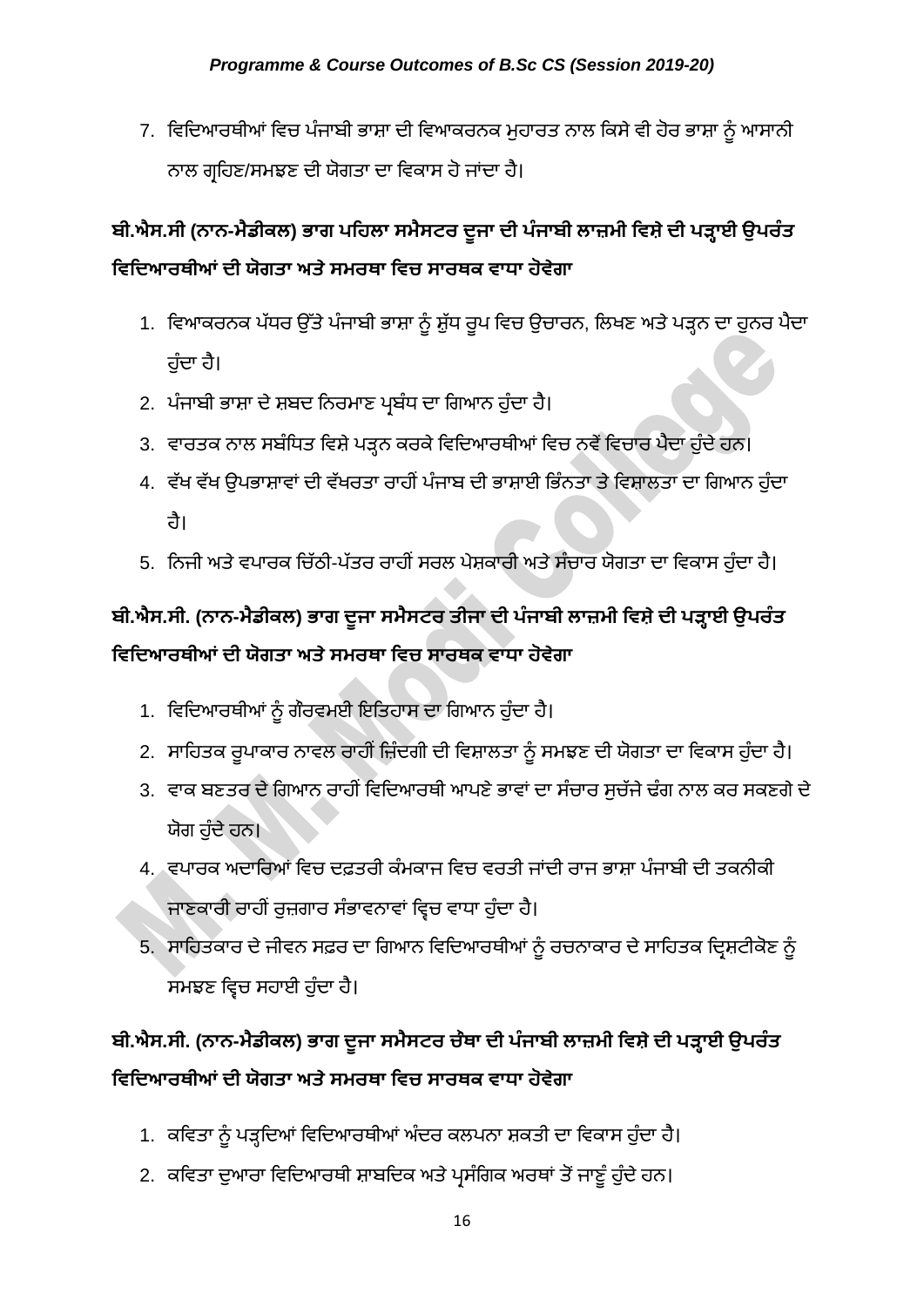- 3. ਸਾਹਿਤਕ ਲਹਿਰਾਂ ਦਾ ਗਿਆਨ ਵਿਦਿਆਰਥੀਆਂ ਅੰਦਰਲੇ ਸਾਹਿਤਕ ਸਿਰਜਣਾ ਦੇ ਹੁਨਰ ਨੂੰ ਨਿਖਾਰਦਾ ਹੈ।
- 4. ਅਖਬਾਰੀ ਰਿਪੋਰਟ ਤਿਆਰ ਕਰਨ ਦਾ ਹੁਨਰ ਸਿੱਖ ਕੇ ਵਿਦਿਆਰਥੀ ਪੱਤਰਕਾਰੀ/ਮੀਡੀਆ ਦੇ ਖੇਤਰ ਵਿਚ ਰਜਗਾਰ ਪਾਪਤ ਕਰਦੇ ਹਨ।
- 5. ਪੰਜਾਬੀ ਭਾਸ਼ਾ ਦੇ ਪਿਛੋਕੜ ਦਾ ਗਿਆਨ ਵਿਦਿਆਰਥੀਆਂ ਨੂੰ ਮਾਂ ਬੋਲੀ ਦੇ ਮਾਣਯੋਗ ਮੁੱਲਾਂ ਨਾਲ ਜੋੜਦਾ ਹੈ।
- 6. ਗੁਰਮੁਖੀ ਲਿੱਪੀ ਦੀ ਵਿਕਾਸ ਪ੍ਰਕਿਰਿਆ ਬਾਰੇ ਪੜ੍ਹਦੇ ਹੋਏ ਵਿਦਿਆਰਥੀ ਭਾਸ਼ਾ ਅਤੇ ਲਿੱਪੀ ਦੇ ਆਪਸੀ ਸਬੰਧਾਂ ਨੂੰ ਸਮਝਦੇ ਹਨ।

ਬੀ.ਐਸ.ਸੀ. (ਨਾਨ-ਮੈਡੀਕਲ) ਭਾਗ ਤੀਜਾ ਸਮੈਸਟਰ ਪੰਜਵਾਂ ਦੀ ਪੰਜਾਬੀ ਲਾਜ਼ਮੀ ਵਿਸ਼ੇ ਦੀ ਪੜ੍ਹਾਈ ਉਪਰੰਤ **ਹਿਹਦਆਰਥੀਆਂਦੀ ਯੋਗਤਾ ਅਤੇਸਮਰਥਾ ਹਿਚ ਸਾਰਥਕ ਿਾਧਾ ਿੋਿੇਗਾ**

- 1. ਵਿਦਿਆਰਥੀਆਂ ਅੰਦਰ ਸਾਹਿਤ ਦੇ ਪ੍ਰਯੋਜਨ ਅਤੇ ਤੱਤਾਂ ਦੀ ਜਾਣਕਾਰੀ ਸਿਰਜਣਾਤਮਕ ਰੁਚੀਆਂ ਦਾ ਵਿਕਾਸ ਕਰਦੀ ਹੈ।
- 2. ਸਾਹਿਤਕ ਰੁਪਾਕਾਰ ਨਾਵਲ ਰਾਹੀਂ ਵਿਦਿਆਰਥੀਆਂ ਵਿਚ ਜ਼ਿੰਦਗੀ ਦੀ ਵਿਸ਼ਾਲਤਾ ਅਤੇ ਮਨੁੱਖੀ ਅਸਤਿਤਵ ਦੇ ਸਮਕਾਲੀ ਅਤੇ ਚਿਰਕਾਲੀ ਸੰਕਟਾਂ ਨੂੰ ਸਮਝਣ ਦੀ ਯੋਗਤਾ ਦਾ ਵਿਕਾਸ ਹੁੰਦਾ ਹੈ।
- 3. ਨਾਵਲ ਰੂਪਾਕਾਰ ਰਾਹੀਂ ਜੀਵਨ ਦੇ ਸਰੋਕਾਰਾਂ ਦੀ ਪੇਸ਼ਕਾਰੀ ਵਿਦਿਆਰਥੀਆਂ ਅੰਦਰ ਮਾਨਵੀ ਸੰਵੇਦਨਾ ਨੂੰ ਜਿਾਉਂਦੀ ਿੈ।
- 4. ਪੰਜਾਬੀ ਭਾਸ਼ਾ ਦੇ ਸਿਧਾਂਤਕ ਸੰਕਲਪਾਂ ਦੀ ਜਾਣਕਾਰੀ ਵਿਹਾਰਕ ਭਾਸ਼ਾ ਦੇ ਸੰਗਠਨ ਨੂੰ ਸਮਝਣ ਵਿਚ ਸਹਾਈ ਹੰਦੀ ਹੈ।
- 5. ਵਿਭਿੰਨ ਸਮਾਜਕ, ਸਭਿਆਚਰਕ ਤੇ ਵਾਤਾਵਰਣਿਕ ਵਿਸ਼ਿਆਂ ਦਾ ਗਿਆਨ ਮੁਕਾਬਲੇ ਦੀਆਂ ਪ੍ਰੀਖਿਆਵਾਂ ਵਿਚ ਸਹਾਈ ਹੁੰਦਾ ਹੈ।

## **ਬੀ.ਐਸ.ਸੀ (ਨਾਨ-ਮੈਡੀਕਲ) ਭਾਗ ਤੀਜਾ ਸਮੈਸਟਰ ਛੇਿਾਂ ਦੀ ਪੰ ਜਾਬੀ ਲਾਜ਼ਮੀ ਹਿਸ਼ੇਦੀ ਪੜ੍ਹਾਈ ਉਪਰੰ ਤ ਹਿਹਦਆਰਥੀਆਂਦੀ ਯੋਗਤਾ ਅਤੇਸਮਰਥਾ ਹਿਚ ਸਾਰਥਕ ਿਾਧਾ ਿੋਿੇਗਾ**

1. ਅੰਗਰੇਜ਼ੀ ਤੋਂ ਪੰਜਾਬੀ ਅਨੁਵਾਦ ਦੀ ਸਿਖਲਾਈ ਵਿਦਿਆਰਥੀਆਂ ਲਈ ਖੋਜ-ਕਾਰਜ ਵਿਚ ਸਹਾਈ ਹੁੰਦੀ ਹੈ।